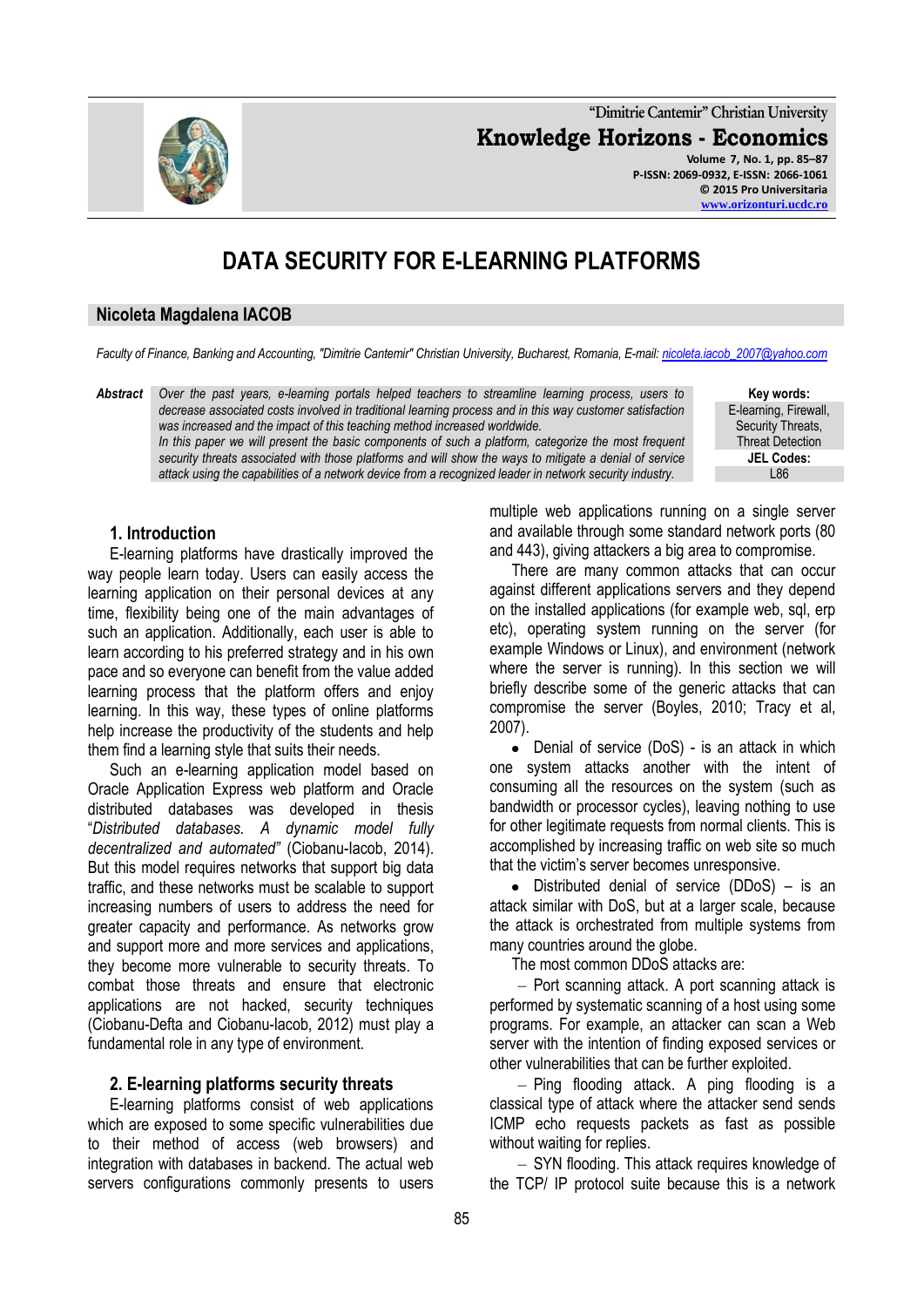protocol targeted type of attack. In SYN flood the attacker sends a SYN packet to target host which then respond with SYN acknowledgement. In the end of communication, the attacker does not send any ACK packet back to the target host and this causes the connection to remain in half open state. TCP connection established to the attacker host is not ending, waiting for the session to expire. The attacker continue sending new SYN packets until TCP SYN queue is filled and cannot accept any new connections.

 $-I$ P packet fragmentation attack. In this attack, an attacker change the TCP/IP protocol behavior to break packets up into smaller pieces, or fragments, that bypass most intrusion-detection systems.

Password attacks. Password attacks can be implemented using different methods, including bruteforce attacks and packet sniffers. Although packet sniffers can reveal user accounts and passwords, from network packet captures where an attacker can see in clear or decrypt some passwords, password attacks usually refer to specific attempts to identify a user account, password, or both. A brute-force attack is performed using some programs that run across the network and attempt to log in to the attacked server using various users and passwords. When a user account is compromised and if this account has enough privileges, the attacker can gain access to the system.

• Cross-site scripting or XSS is a technique that makes use of vulnerabilities in web applications. In a cross-site scripting attack, data is entered into an application which is later written back to another user. If the application is not coded is such a way to validate the data correctly, it may simply echo the input back allowing the insertion of malicious code into the web page.

• SQL injection type of attack search for a vulnerability in the database associated with a web application. The malicious code is inserted into strings that are later passed to the SQL server, parsed, and executed.

Malware is malicious software. It consist of viruses, bots, spyware, worms, trojans, rootkits, and any other software intended to disrupt normal user activity and collect personal data.

# **3. E-learning platform components**

In the diagram below (Figure 1), we figured a typical network and systems architecture for an e-learning platform (Baron et al, 2014), consisting of a database server and a web server to serve client requests. We choose an Adaptive Security Appliance from Cisco to defend servers from various security threats. Cisco ASA provide an end to end security solution, offering protection from OSI (Open Systems Interconnection model) layer 2 to 7. The built in IPS (Intrusion Prevention System) enhance firewall protection by looking deeper into the packets to provide real-time ip protection against worms, trojans, and exploits against application and operating systems vulnerabilities (Iacob, 2014; Iacob and Defta, 2014)



*Figure 1.* Typical network and systems architecture

As a layer 3 firewall, we configured an access list on appliance that permits to enter in local area network only http traffic destined for the web server and have applied this access list on outside interface (the

interface facing Internet). All other traffic will be dropped at the outside interface by the security appliance. By using such an inbound IP packet filter, the SQL server is not exposed to the internet and web